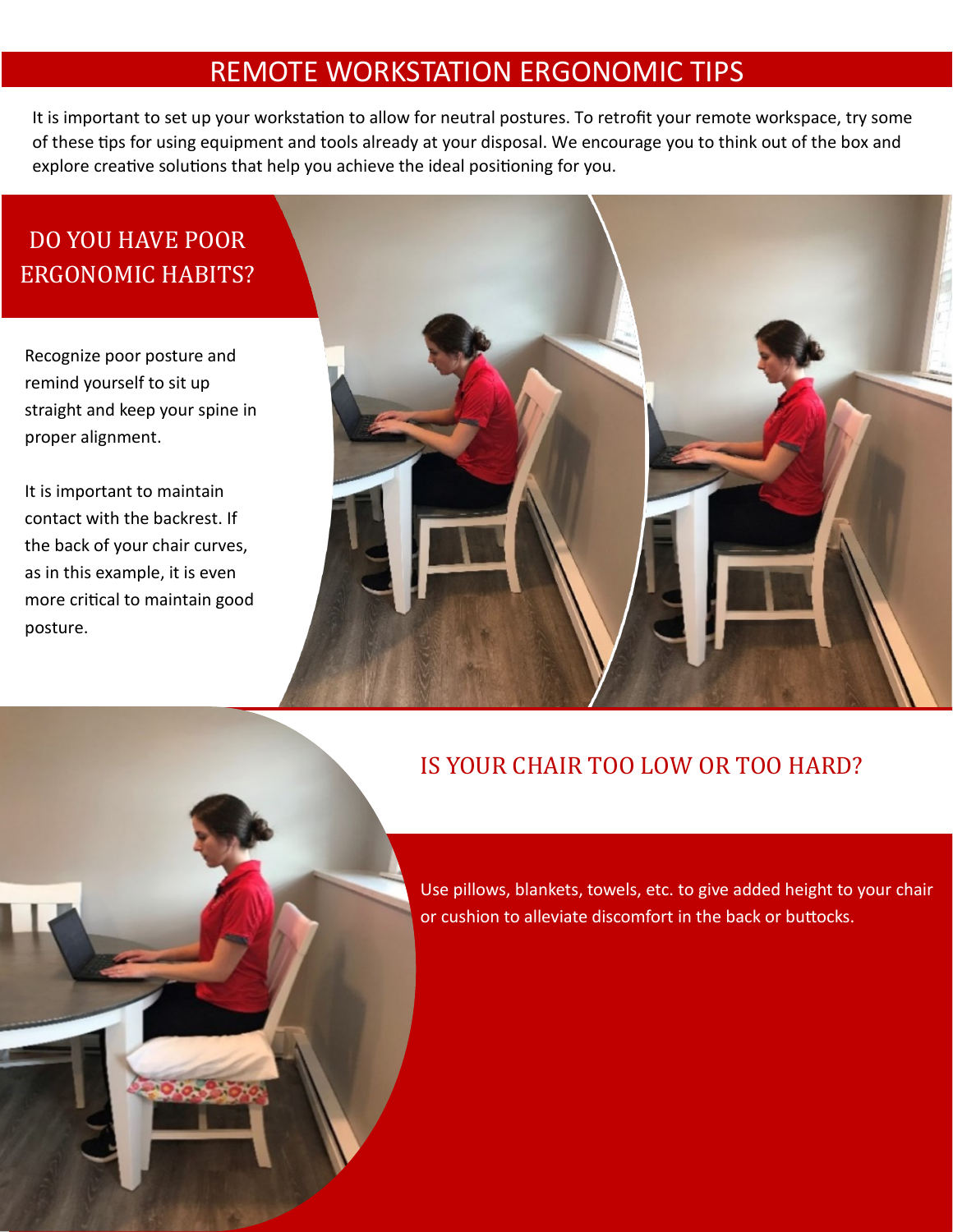### IS YOUR CHAIR TOO HIGH?

Use boxes, books, etc. and prop up your legs to achieve a 90-degree bend of the knee or wider.

## DO YOU NEED ADDITIONAL LUMBAR SUPPORT?

Roll a towel or place a cushion at the small of the back to keep the normal curve of the spine.

Determine the size and placement of the object based on your body's specific needs and comfort levels.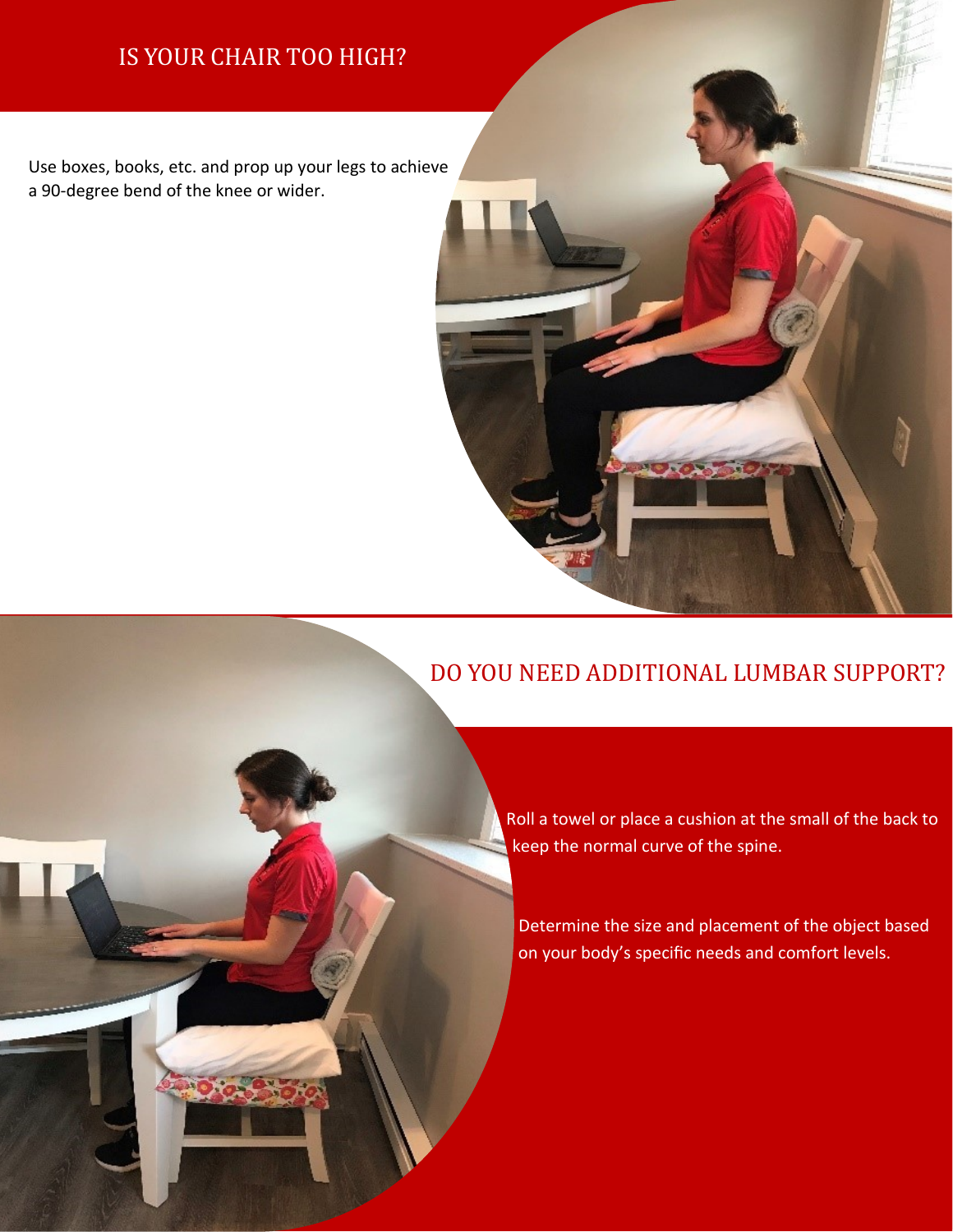### DO YOU HAVE AN EXTERNAL KEYBOARD AND MOUSE?

Use boxes, books, etc. and prop up your laptop screen to at least slightly below eye level. Connect your keyboard and mouse to simultaneously achieve a 90-degree bend of the elbow while typing.



# DO YOU NEED SUPPORT FOR YOUR WRIST OR FOREARMS?

Fold a hand towel and place it in front of your keyboard to ease pressure on the wrist or forearms. Remember to maintain neutral positioning while typing.